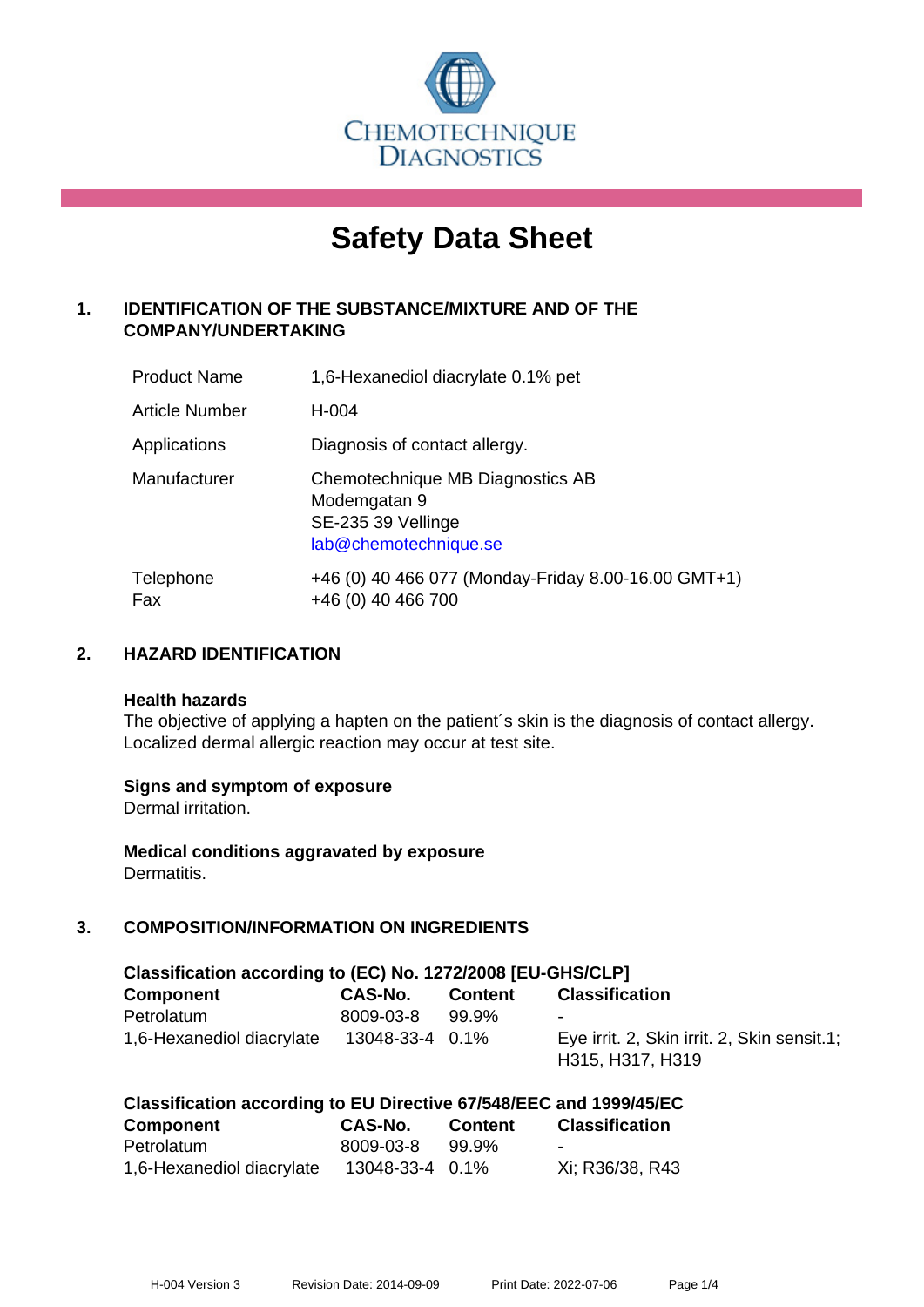## **4. FIRST AID MEASURES**

## **Emergency and first aid procedures**

Obtain medical attention.

# **5. FIRE-FIGHTING MEASURES\***

#### **Suitable extinguish media**

CO2, powder or water spray. Fight larger fires with water spray or alcohol resistant foam.

# **For safety reasons unsuitable extinguishing agents**

Water with full jet.

## **Special protective equipment for fire-fighters**

Wear self-contained respiratory protective device. Wear fully protective suit.

\*Data is shown for petrolatum only

## **6. ACCIDENTAL RELEASES MEASURES**

**Steps to be taken if material is released or spilled** Contain and place in a closed container.

# **7. HANDLING AND STORAGE**

**Precautions to be taken in handling and storage** Store dark at 5-8°C. Avoid extended exposure to light. FOR EXTERNAL USE ONLY.

# **8. EXPOSURE CONTROLS/PERSONAL PROTECTION**

**Respiratory protection** Not required.

**Ventilation** Local exhaust.

**Protective gloves** Disposal gloves.

#### **Eye protection** Not required with normal use.

## **Work/Hygienic practices**

Wash hands after each use.

## **9. PHYSICAL AND CHEMICAL PROPERTIES**

Odour **Odourless** 

Appearance Ivory White Semi-solid

Melting point\* 50-55° C Flash point\*  $>100^{\circ}$ C

Boiling point\* No data available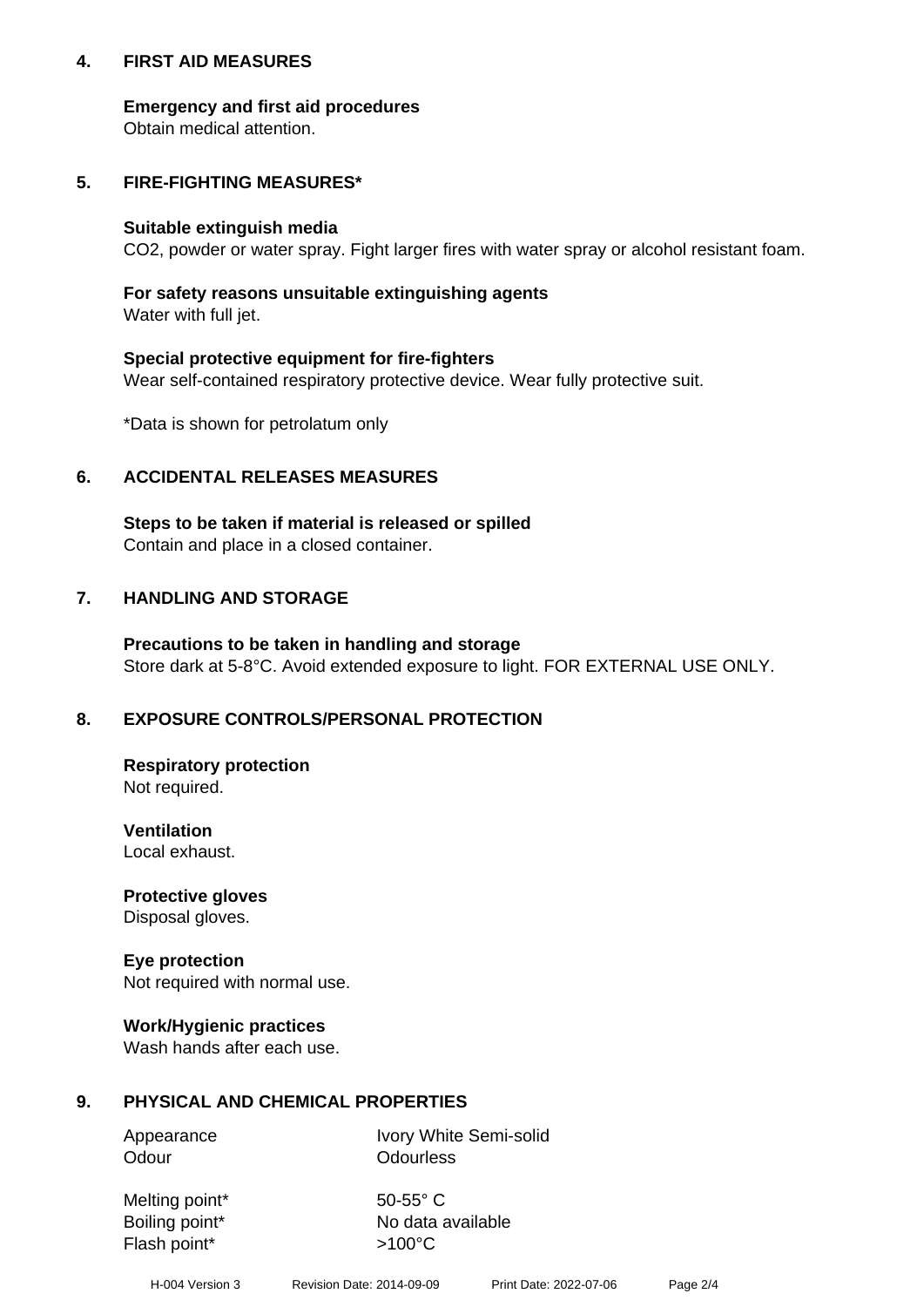Density\* No data available. Solubility in/Miscibility with Water\*

Self ignition\* Product does not self ignite. Danger of explosion\* Product does not present an explosion hazard. Insoluble

\*Data is shown for petrolatum only

# **10. STABILITY AND REACTIVITY**

#### **Incompability**

May react with strong oxidizing agents.

#### **Stability**

Stable at recommended storage conditions.

#### **Hazardous byproducts**

Combustion may generate CO, CO2 and other oxides.

**Hazardous polymerization**

Will not occur.

## **11. TOXICOLOGICAL INFORMATION**

No data available.

## **12. ECOLOGICAL INFORMATION**

No data available.

## **13. DISPOSAL CONSIDERATIONS**

#### **Waste disposal method**

Comply with federal, state/provincial and local regulation.

#### **14. TRANSPORT INFORMATION**

Not dangerous goods.

## **15. REGULATORY INFORMATION**

The classification is according to the latest editions of the EU lists, and extended by company and literature data.

#### **16. OTHER INFORMATION**

#### **Text of H-statements and R-phrases mentioned in Section 3**

| Eye irrit. 2                       |                           | Eye irritation (Category 2)                               |          |  |
|------------------------------------|---------------------------|-----------------------------------------------------------|----------|--|
| Skin irrit. 2                      |                           | Skin irritation (Category 2)                              |          |  |
| Skin sensit. 1<br>H <sub>315</sub> |                           | Skin sensitization (Category 1)<br>Causes skin irritation |          |  |
| H-004 Version 3                    | Revision Date: 2014-09-09 | Print Date: 2022-07-06                                    | Page 3/4 |  |